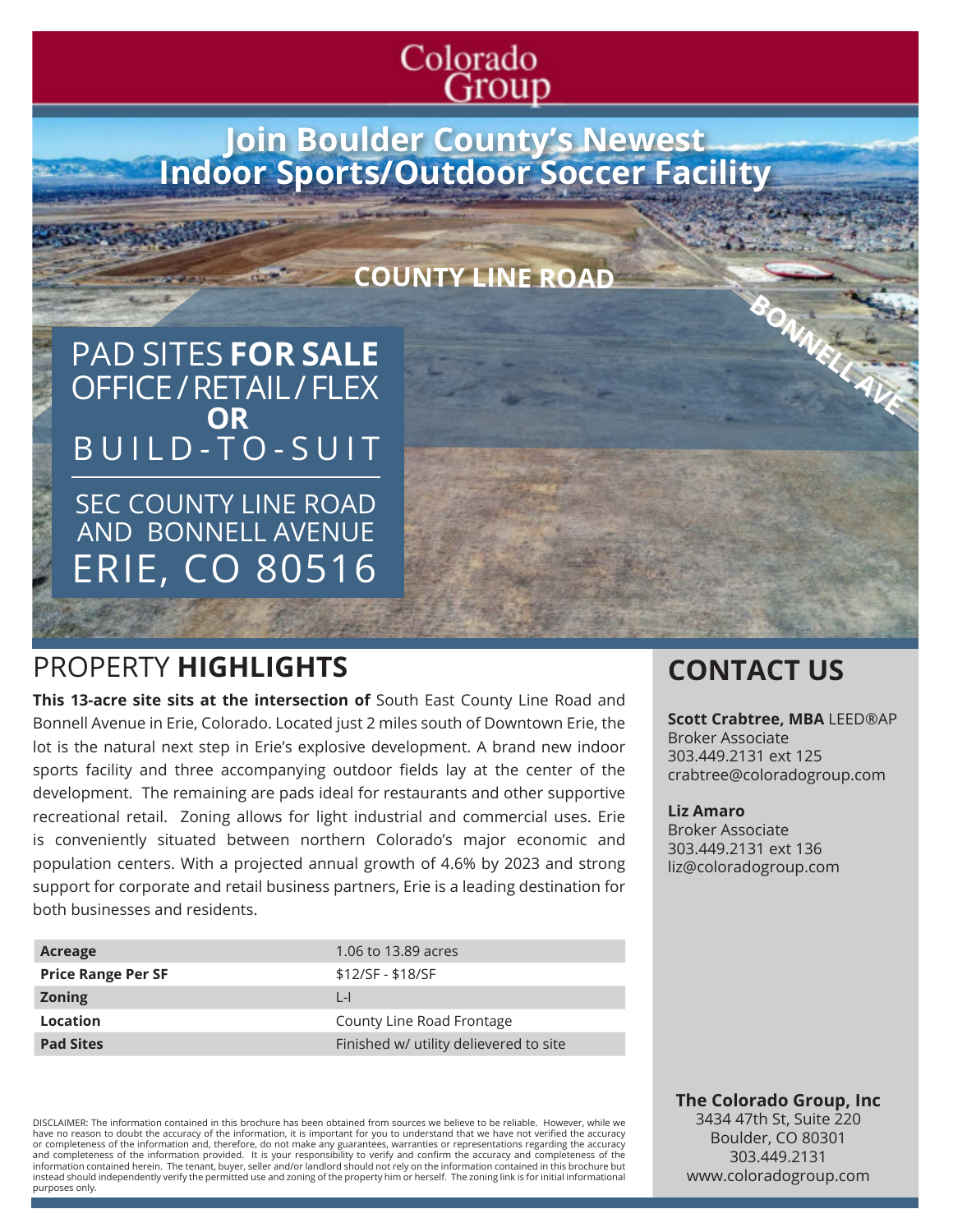## PRICING **CHART**

|                  | Acreage         | <b>Land Square Footage</b> |
|------------------|-----------------|----------------------------|
| Pad <sub>1</sub> | 6.87 *demisable | 299,257 SF                 |
| Pad <sub>2</sub> | 1.20            | 52,272 SF                  |
| Pad <sub>3</sub> | 1.06            | 46,174 SF                  |
| Pad <sub>4</sub> | 2.38            | 103,673 SF                 |
| Pad <sub>5</sub> | 2.38            | 103,673 SF                 |

### CONCEPT **PLAN**



**The Colorado Group, Inc. | 3434 47th St, Suite 220, Boulder, CO 80301 | 303-449-2131 | www.coloradogroup.com** \* For a complete disclaimer, please see page one of this brochure.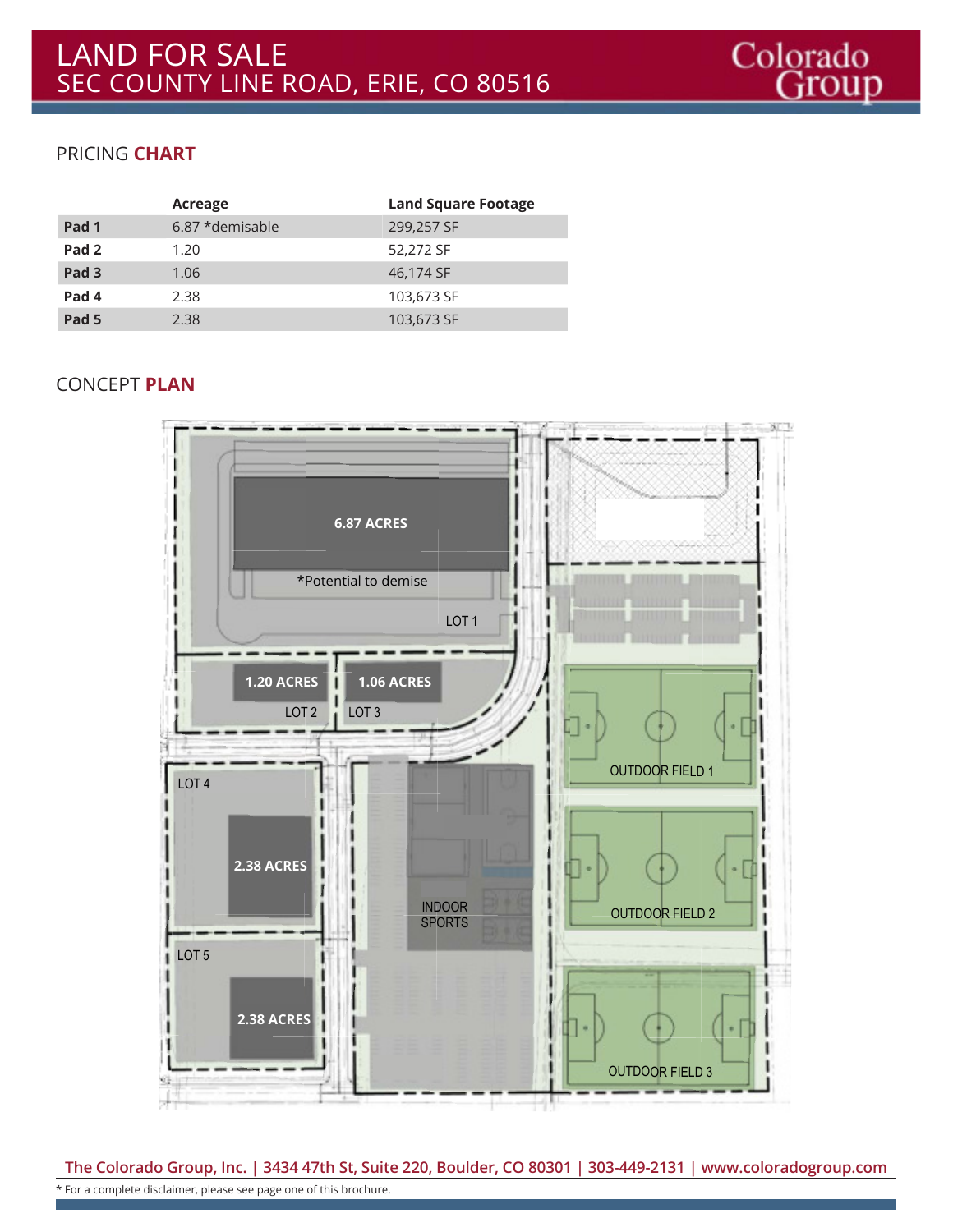#### DEMOGRAPHIC **REPORT**

|                                 | 1 Mile    | 3 Miles   | 5 Miles   |
|---------------------------------|-----------|-----------|-----------|
| <b>Population</b>               | 6.428     | 40.677    | 79.170    |
| <b>Households</b>               | 2.409     | 15,489    | 30.478    |
| <b>Average Household Income</b> | \$160,243 | \$149,812 | \$143,089 |

**\*10,570 vehicles pass by daily**

#### SITE **PLAN**